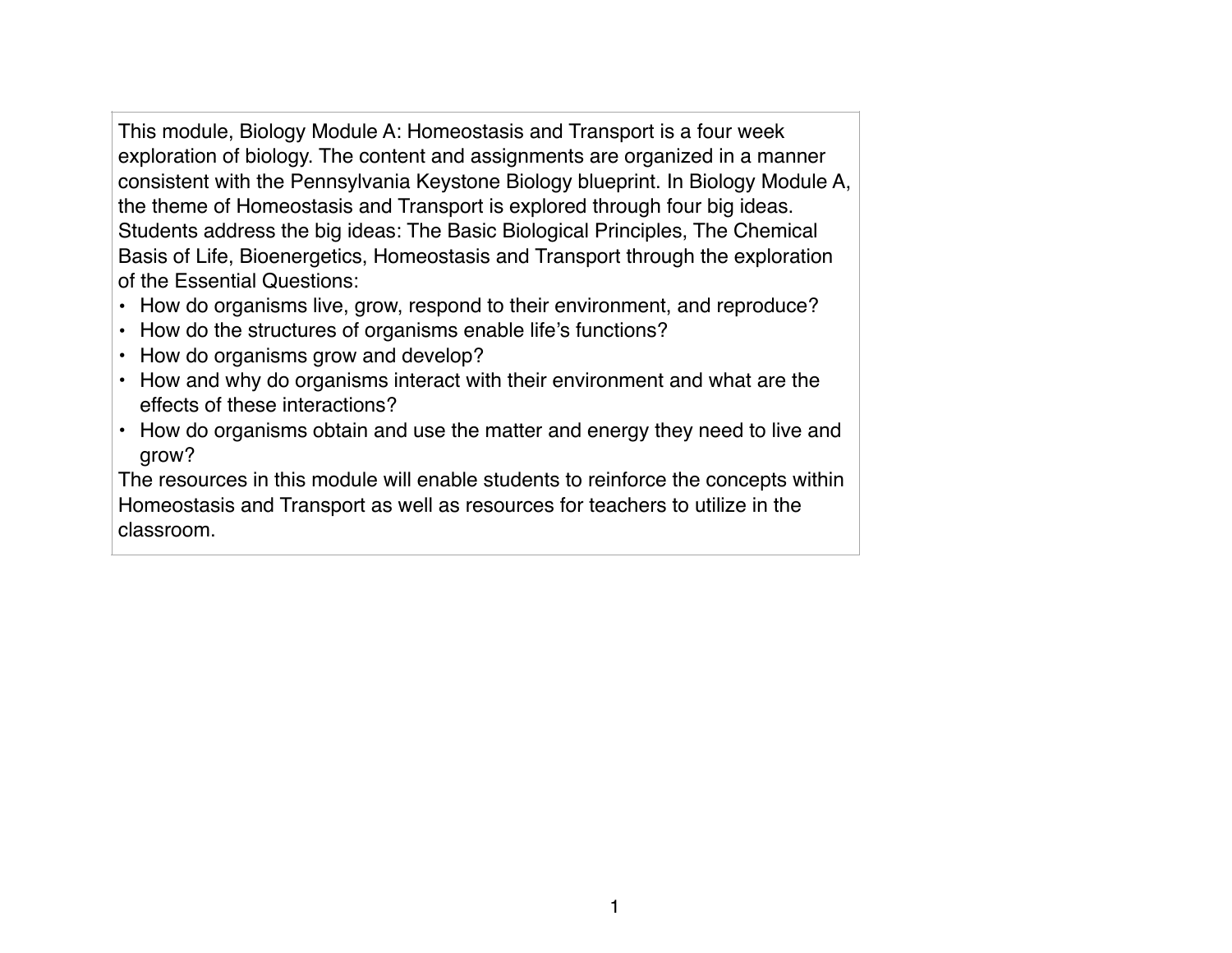## BIO A HOMEOSTASIS AND TRANSPORT

| <b>Module Title</b>                               | <b>Message</b> | <b>Assignment /</b><br><b>Call to Action</b>                                                                                                                                                                                                                                                                                                                                                                                                                                                                                                                                               | <b>Content</b><br><b>Directions</b> | <b>Resource / URL</b>                                                                                                       | Info about the<br><b>URL</b> (published<br>on the "i"<br>button of a<br>resource/url) | <b>Notes</b> |
|---------------------------------------------------|----------------|--------------------------------------------------------------------------------------------------------------------------------------------------------------------------------------------------------------------------------------------------------------------------------------------------------------------------------------------------------------------------------------------------------------------------------------------------------------------------------------------------------------------------------------------------------------------------------------------|-------------------------------------|-----------------------------------------------------------------------------------------------------------------------------|---------------------------------------------------------------------------------------|--------------|
| Section Overview:<br>Homeostasis and<br>Transport |                | Students investigate explanations for the structure and function of cell membranes and other organelles which work to maintain a<br>stable internal cell environment and regulate materials in and out of the cell. Students will gain an understanding of the life-<br>sustaining mechanism homeostasis. Students will develop their understanding through critical reading, using models, and<br>conducting investigations. The crosscutting concepts of structure and function, matter and energy, and systems and system<br>models in organisms are called out as organizing concepts. |                                     |                                                                                                                             |                                                                                       |              |
|                                                   |                |                                                                                                                                                                                                                                                                                                                                                                                                                                                                                                                                                                                            |                                     |                                                                                                                             |                                                                                       |              |
| Section 1: Plasma<br>Membrane<br><b>Structure</b> |                | Students examine the structure of the plasma membrane allowing it to function as a regulatory structure and/or protective barrier<br>for a cell while comparing the mechanisms that transport materials across the plasma membrane as well as the organelles<br>involved in the transport of materials within the cell. SAS Standards 3.1.B.A5, 3.1.B.A2, 3.1.B.A4, 3.1.B.A7, 3.2.C.A1, 3.2.P.B6                                                                                                                                                                                           |                                     |                                                                                                                             |                                                                                       |              |
|                                                   |                | <b>WATCH a Bozeman</b><br>Science Video on<br>Cellular Structure<br>and Function.                                                                                                                                                                                                                                                                                                                                                                                                                                                                                                          |                                     | http://<br>www.bozemanscien<br>ce.com/cell-<br>membrane                                                                     |                                                                                       |              |
|                                                   |                | CREATE a plasma<br>membrane and take<br>an interactive quiz.                                                                                                                                                                                                                                                                                                                                                                                                                                                                                                                               |                                     | https://www.wisc-<br>online.com/learn/<br>natural-science/life-<br>science/ap1101/<br>construction-of-the-<br>cell-membrane |                                                                                       |              |
|                                                   |                | COMPLETE a<br>worksheet as you<br>construct the<br>plasma membrane.                                                                                                                                                                                                                                                                                                                                                                                                                                                                                                                        |                                     | https://<br>drive.google.com/<br>open?<br>id=0B99Um mvTW<br>dGeXVOaHlhY28x<br>R <sub>3c</sub>                               | PDF - membrane<br>structure online                                                    |              |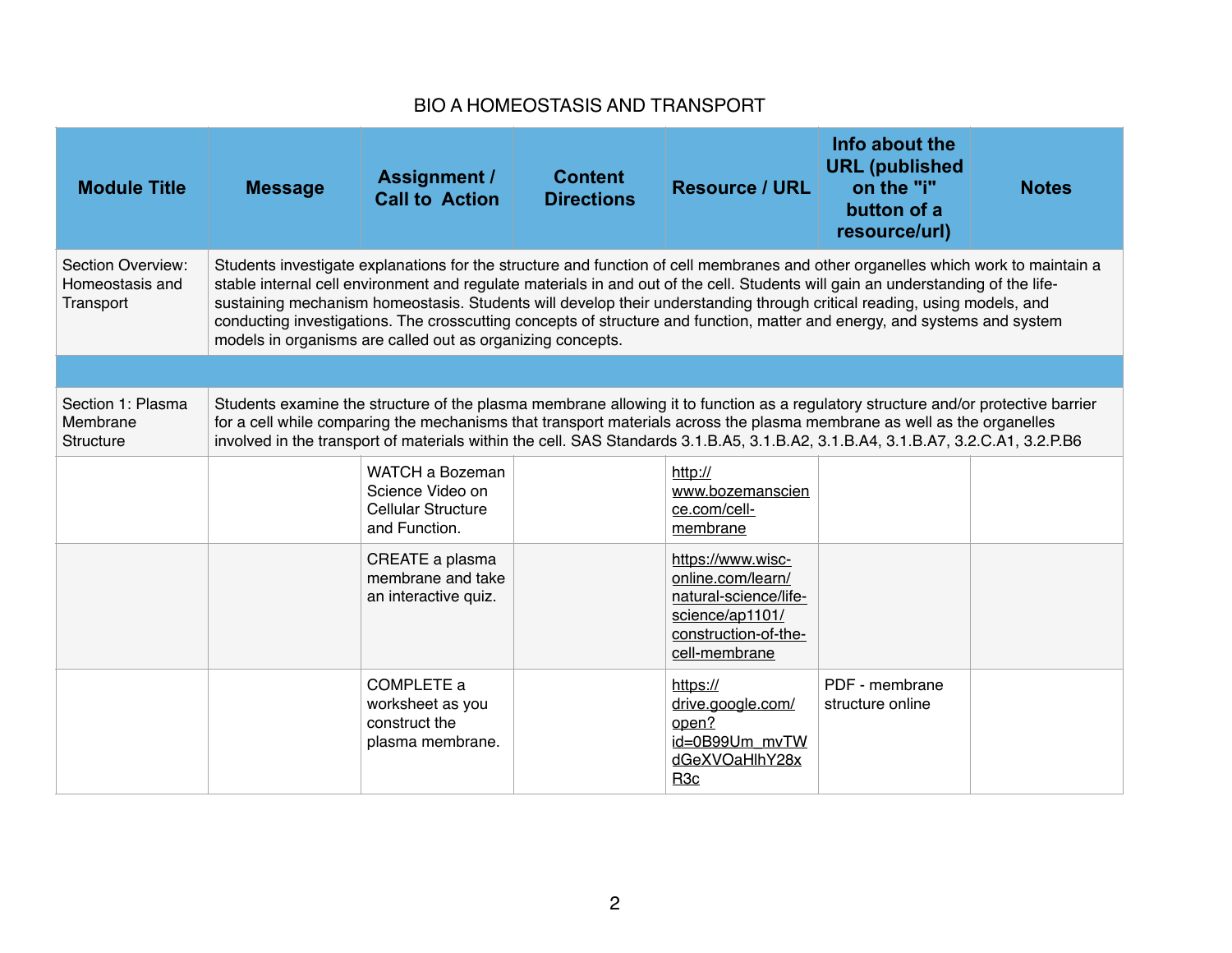|                                    | CREATE a plasma<br>membrane using<br>the app Cell<br>Defense.                                  | https://<br>itunes.apple.com/<br>us/app/cell-<br>defense-plasma-<br>membrane/<br>id590366812?mt=8            |                                                                                                                                                                                                                                                                                                                                                                                                  |  |
|------------------------------------|------------------------------------------------------------------------------------------------|--------------------------------------------------------------------------------------------------------------|--------------------------------------------------------------------------------------------------------------------------------------------------------------------------------------------------------------------------------------------------------------------------------------------------------------------------------------------------------------------------------------------------|--|
|                                    | COMPLETE a<br>worksheet on the<br>Cell Defense.                                                | https://<br>drive.google.com/<br>open?<br>id=0B99Um mvTW<br>dGUmdwZ3dtdTBG<br><b>SXM</b>                     | PDF - cell defense<br>worksheet                                                                                                                                                                                                                                                                                                                                                                  |  |
|                                    | READ about the<br>cell membrane.                                                               | http://<br>www.biologycorner.<br>com/APbiology/<br>cellular/<br>notes cell membra<br>ne.html                 |                                                                                                                                                                                                                                                                                                                                                                                                  |  |
|                                    | TAKE a quiz on the<br>cell membrane<br>structure.                                              | http://<br>www.sciencegeek.n<br>et/Biology/review/<br>U1Membranes.htm                                        |                                                                                                                                                                                                                                                                                                                                                                                                  |  |
|                                    | USE the<br><b>Educreation App</b><br>and DRAW the cell<br>membrane and<br>label all its parts. | https://<br>itunes.apple.com/<br>us/app/<br>educreations-<br>interactive-<br>whiteboard/<br>id478617061?mt=8 |                                                                                                                                                                                                                                                                                                                                                                                                  |  |
|                                    |                                                                                                |                                                                                                              |                                                                                                                                                                                                                                                                                                                                                                                                  |  |
| Section 2: Transport<br>Mechanisms |                                                                                                |                                                                                                              | Students examine the structure of the plasma membrane allowing it to function as a regulatory structure and/or protective barrier<br>for a cell while comparing the mechanisms that transport materials across the plasma membrane as well as the organelles<br>involved in the transport of materials within the cell. SAS Standards 3.1.B.A5, 3.1.B.A2, 3.1.B.A4, 3.1.B.A7, 3.2.C.A1, 3.2.P.B6 |  |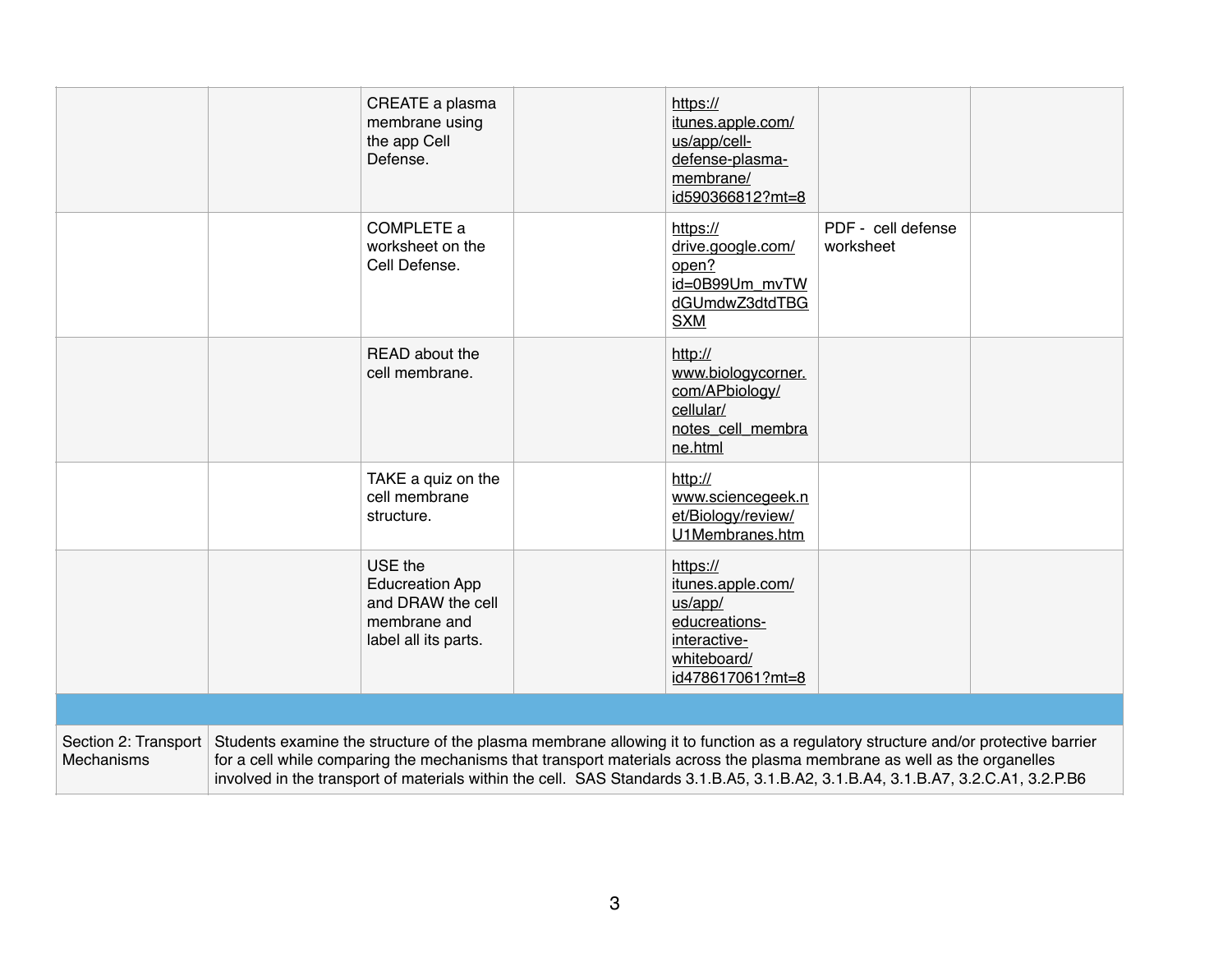| READ the text on<br>cellular transport<br>Ch. 3 Sec. 3.                               | https://<br>itunes.apple.com/<br>us/book/ck-12-<br>biology-interactive/<br>id574071922?<br>$mt=13$ |                                                             |  |
|---------------------------------------------------------------------------------------|----------------------------------------------------------------------------------------------------|-------------------------------------------------------------|--|
| <b>WATCH Bozeman</b><br>Science on<br>transport across the<br>cell membrane.          | http://<br>www.bozemanscien<br>ce.com/016-<br>transport-across-<br>cell-membranes                  |                                                             |  |
| COMPLETE the<br>worksheet on the<br>key points of<br><b>Bozeman Science</b><br>video. | https://<br>drive.google.com/<br>file/d/<br>0B99Um mvTWdG<br>Rm5PUktTaGhMc2<br>s/view?usp=sharing  | PDF - Transport<br>Across Cell<br><b>Membranes</b>          |  |
| <b>REVIEW Biology</b><br>Junction notes on<br>Homeostasis and<br>Transport.           | http://<br>www.biologyjunctio<br>n.com/<br>homeostasis notes<br>bi.htm                             |                                                             |  |
| <b>WATCH Biology</b><br>Crash Course<br>explaining<br>Membranes and<br>Transport.     | https://<br>www.youtube.com/<br>watch?<br>v=dPKvHrD1eS4                                            |                                                             |  |
| <b>WATCH Bozeman</b><br>Science video on<br>an Osmosis Demo.                          | http://<br>www.bozemanscien<br>ce.com/osmosis-<br>demo                                             |                                                             |  |
| <b>PRACTICE</b><br>diffusion and<br>Osmosis with this<br>worksheet.                   | https://<br>drive.google.com/<br>open?<br>id=0B99Um_mvTW<br>dGZIAxQzVmSVBo<br>X <sub>OE</sub>      | PDF - Cell<br><b>Transport Practice</b><br>(former program) |  |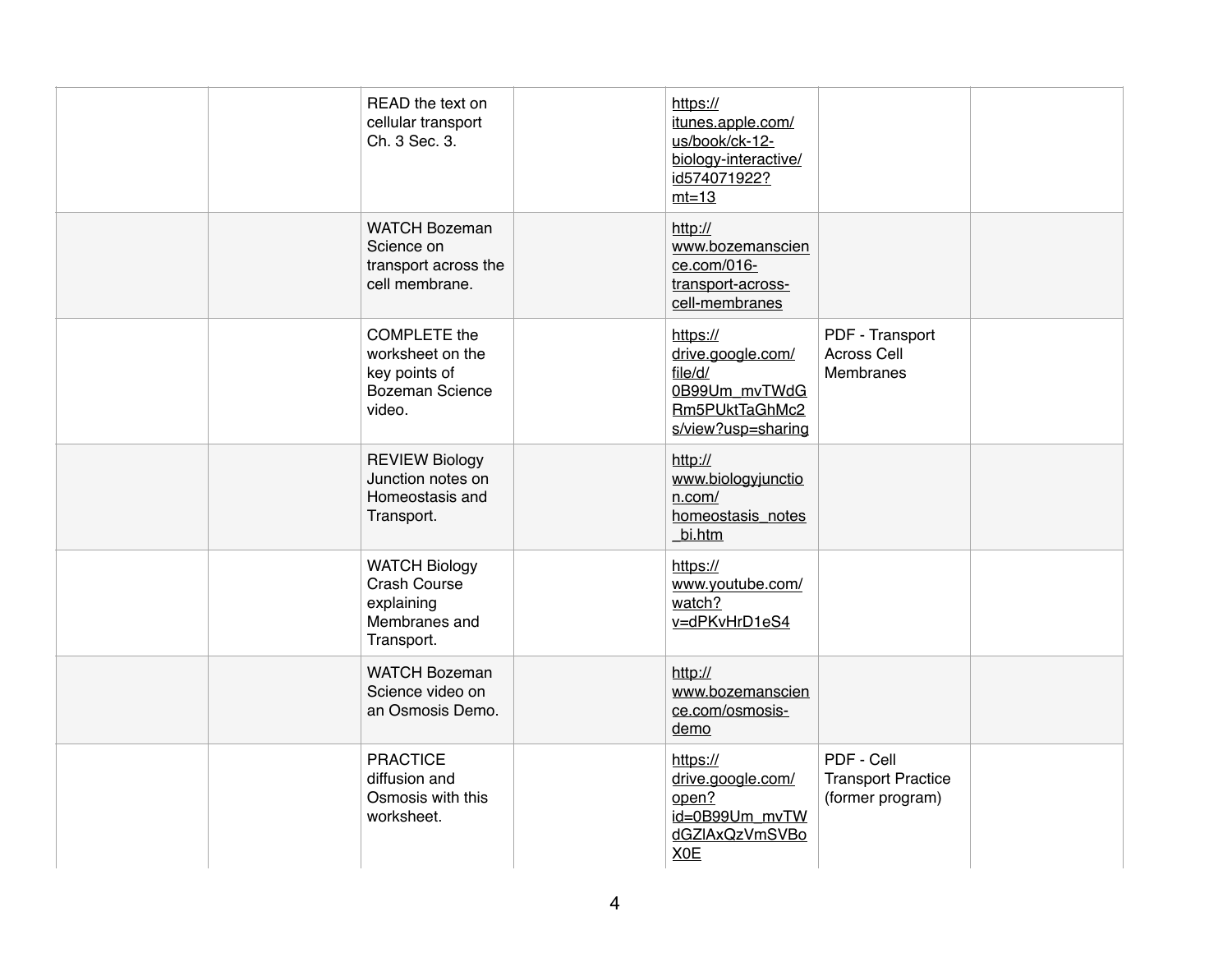| <b>APPLY knowledge</b><br>of diffusion and<br>osmosis with this<br>worksheet.                                    | https://<br>drive.google.com/<br>open?<br>id=0B99Um_mvTW<br>dGbEZoTG05aklNV<br>2s                       | PDF - Membrane<br>Practice u-tube          |  |
|------------------------------------------------------------------------------------------------------------------|---------------------------------------------------------------------------------------------------------|--------------------------------------------|--|
| READ the case<br>study on transport.                                                                             | http://<br>sciencecases.lib.buf<br>falo.edu/cs/<br>collection/<br>detail.asp?<br>case id=619&id=61<br>9 |                                            |  |
| <b>EXPERIMENT</b><br>online with<br>Diffusion, Osmosis<br>and Molecular<br>Movement.                             | http://<br>www.phschool.com/<br>science/<br>biology_place/<br>labbench/lab1/<br>intro.html              |                                            |  |
| <b>INTERACT with</b><br>Cell Transport by<br>completing this<br>Webquest as you<br>do the lab bench<br>activity. | https://<br>drive.google.com/<br>open?<br>id=0B99Um mvTW<br>dGNXZoN1k4Q1V<br>MbVE                       | PDF-<br>passive_transport_<br>webquest     |  |
| <b>REVIEW</b> power<br>point on types of<br>transport<br>mechanisms.                                             | https://<br>drive.google.com/<br>open?<br>id=0B99Um_mvTW<br>dGLUEwb0hxOE51<br>QWM                       | PPT-<br>traffic_regulation_of<br>molecules |  |
| <b>WATCH Amoeba</b><br>Sisters video on<br>Osmosis.                                                              | https://<br>www.youtube.com/<br>watch?<br>v=laZ8MtF3C6M                                                 |                                            |  |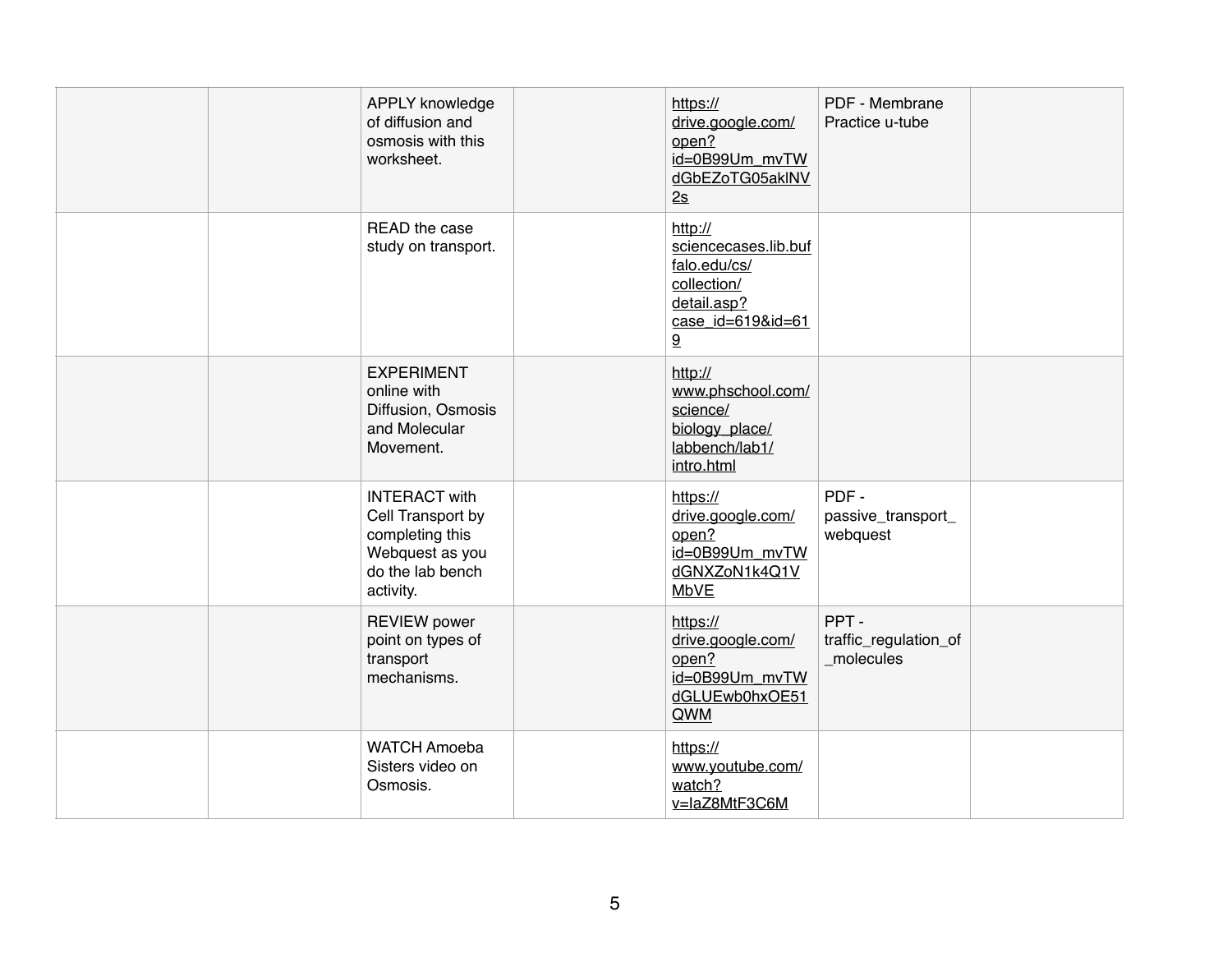|                                     | <b>COMPLETE</b><br>amoeba sisters<br>worksheet as you<br>watch the video. | https://<br>drive.google.com/<br>open?<br>id=0B99Um mvTW<br>dGSXZOOHp0UE9<br>KM1E                                                                                                                                                                            | PDF - Amoeba<br>Sisters: Video<br>Recap |  |
|-------------------------------------|---------------------------------------------------------------------------|--------------------------------------------------------------------------------------------------------------------------------------------------------------------------------------------------------------------------------------------------------------|-----------------------------------------|--|
|                                     | MAKE a foldable to<br>show homeostasis<br>in the cell                     | https://<br>drive.google.com/<br>open?<br>id=0B99Um_mvTW<br>dGU2YxTGt2TzYyb<br>1E                                                                                                                                                                            | Word -<br>tonicity_foldable             |  |
|                                     | TAKE quiz on Cell<br>Transport.                                           | http://<br>www.quia.com/quiz/<br>1610803.html?<br>AP rand=12775012<br>64                                                                                                                                                                                     |                                         |  |
|                                     |                                                                           |                                                                                                                                                                                                                                                              |                                         |  |
| Section 3:<br>Membrane<br>Transport |                                                                           | Students examine the structure of the plasma membrane allowing it to function as a regulatory structure and/or protective barrier<br>for a cell while comparing the mechanisms that transport materials across the plasma membrane as well as the organelles |                                         |  |
| throughout the Cell                 |                                                                           | involved in the transport of materials within the cell. SAS Standards 3.1.B.A5, 3.1.B.A2, 3.1.B.A4, 3.1.B.A7, 3.2.C.A1, 3.2.P.B6                                                                                                                             |                                         |  |
|                                     | <b>REVIEW the</b><br>organelles of the<br>endomembrane<br>system.         | http://<br>www.scienceprofonl<br>ine.com/cell-<br>biology/<br>endomembrane-<br>system-eukaryotic-<br>cell.html                                                                                                                                               |                                         |  |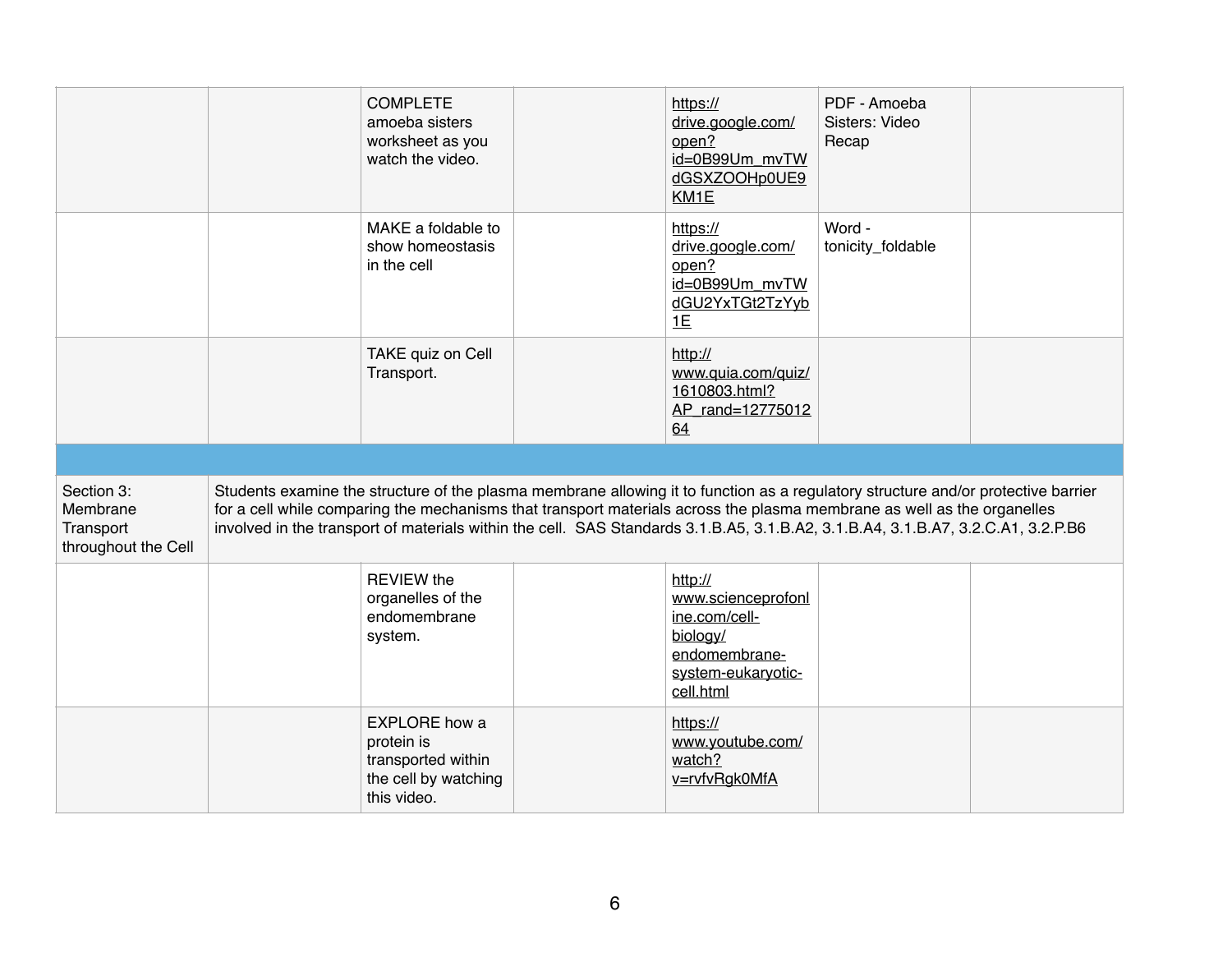|                                          | QUIZ yourself on<br>sections 1, 2, and 3.                                                                             | http://<br>www.quia.com/quiz/<br>3967304.html?<br>AP_rand=12873267<br>02                        |                                                     |  |
|------------------------------------------|-----------------------------------------------------------------------------------------------------------------------|-------------------------------------------------------------------------------------------------|-----------------------------------------------------|--|
|                                          | <b>REVIEW</b><br>homeostasis and<br>transport sections<br>1, 2, 3.                                                    | https://<br>itunes.apple.com/<br>us/book/ck-12-<br>biology-workbook/<br>id518270997?<br>$mt=11$ |                                                     |  |
|                                          | MODEL the cell<br>membrane.                                                                                           | https://<br>drive.google.com/<br>open?<br>id=0B99Um_mvTW<br>dGcUxveXFFc05N<br>UTg               | Word - modeling-<br>the-cell-membrane-<br>worksheet |  |
|                                          | <b>EXPLORE</b><br>Structure and<br>Function of the Cell<br>membrane.                                                  | https://<br>drive.google.com/<br>open?<br>id=0B99Um mvTW<br>dGVm9JblhMakdm<br>c2M               | Word - cell<br>membrane coloring<br>worksheet       |  |
|                                          |                                                                                                                       |                                                                                                 |                                                     |  |
| Section 4:<br>Maintaining<br>Homeostasis | Students examine the ways in which organisms maintain homeostasis. SAS Standards 3.1.B.A8, 3.1.B.A5, 4.5.4.D, 4.2.4.C |                                                                                                 |                                                     |  |
|                                          | WATCH a Bozeman<br>Science video on<br>Homeostatic<br>Evolution.                                                      | http://<br>www.bozemanscien<br>ce.com/021-<br>homeostatic-<br>evolution                         |                                                     |  |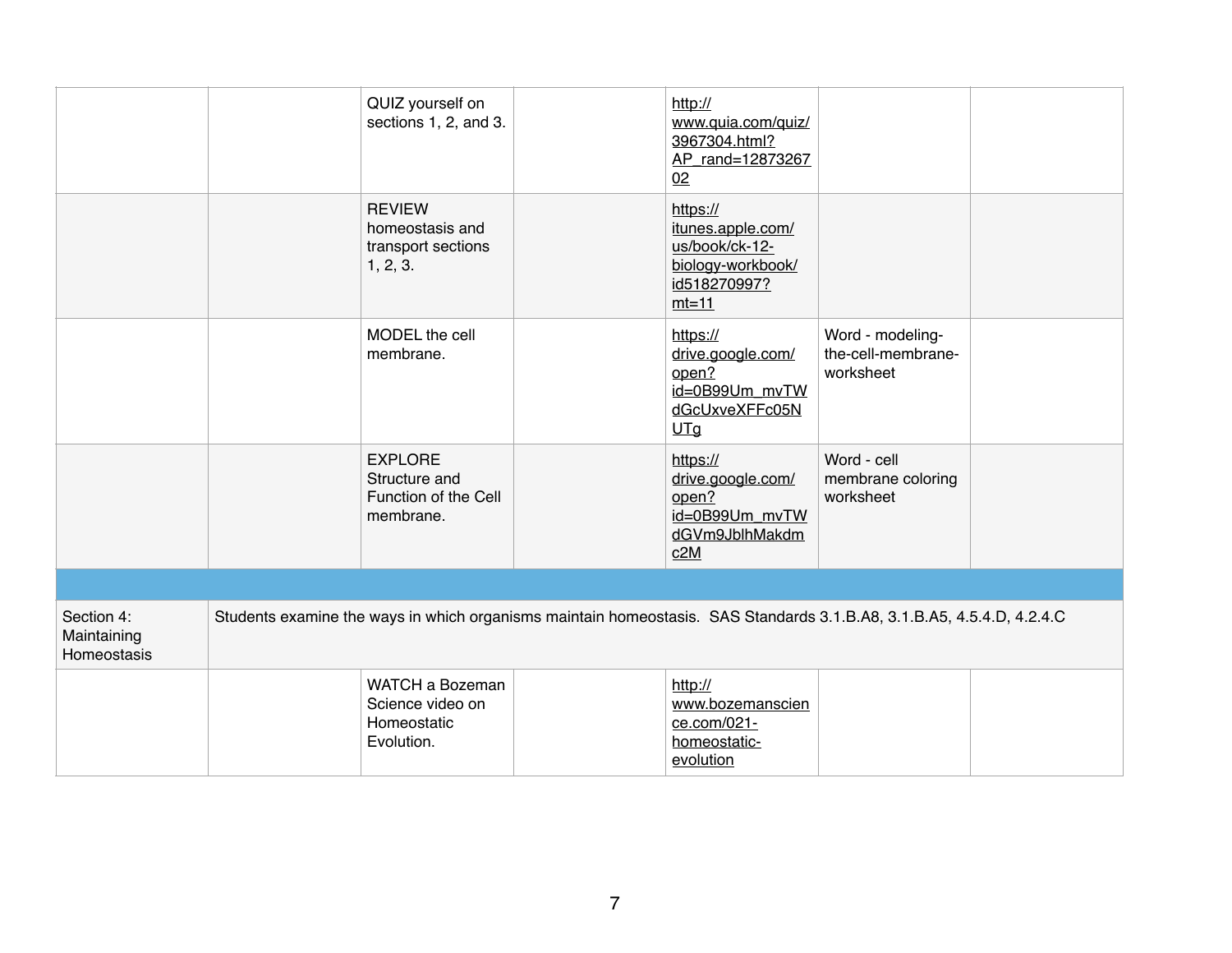|                                                   |                                                                            | <b>COMPLETE</b> the<br>concept map as you<br>watch the Bozeman<br>Science video. | https://<br>drive.google.com/<br>open?<br>id=0B99Um_mvTW<br>dGWEx2WFZHR0s<br>1Nzg                                        | PDF - AP Bio-021<br>Homeostatic<br>Mechanisms<br>Reflect |  |
|---------------------------------------------------|----------------------------------------------------------------------------|----------------------------------------------------------------------------------|--------------------------------------------------------------------------------------------------------------------------|----------------------------------------------------------|--|
|                                                   |                                                                            | READ the article on<br>how much water<br>can kill you.                           | http://<br>www.scientificameri<br>can.com/article/<br>strange-but-true-<br>drinking-too-much-<br>water-can-kill/         |                                                          |  |
|                                                   |                                                                            | READ the case<br>study on<br>Thermoregulation.                                   | http://<br>sciencecases.lib.buf<br>falo.edu/cs/<br>collection/<br>detail.asp?<br>case_id=450&id=45<br>$\Omega$           |                                                          |  |
|                                                   |                                                                            | READ the case<br>study on Negative<br>Feedback Systems:<br>Muscleman             | http://<br>sciencecases.lib.buf<br>falo.edu/cs/<br>collection/<br>detail.asp?<br>case $id = 6218id = 62$<br>$\mathbf{1}$ |                                                          |  |
|                                                   |                                                                            | WATCH amoeba<br>sisters video<br>Homeostasis and<br>the Cell Membrane            | https://<br>www.youtube.com/<br>watch?<br>v=6fhbbFd4icY                                                                  |                                                          |  |
|                                                   |                                                                            |                                                                                  |                                                                                                                          |                                                          |  |
| Section 5: Review<br>Homeostasis and<br>Transport | Students will review<br>the importance of<br>homeostasis and<br>transport. |                                                                                  |                                                                                                                          |                                                          |  |